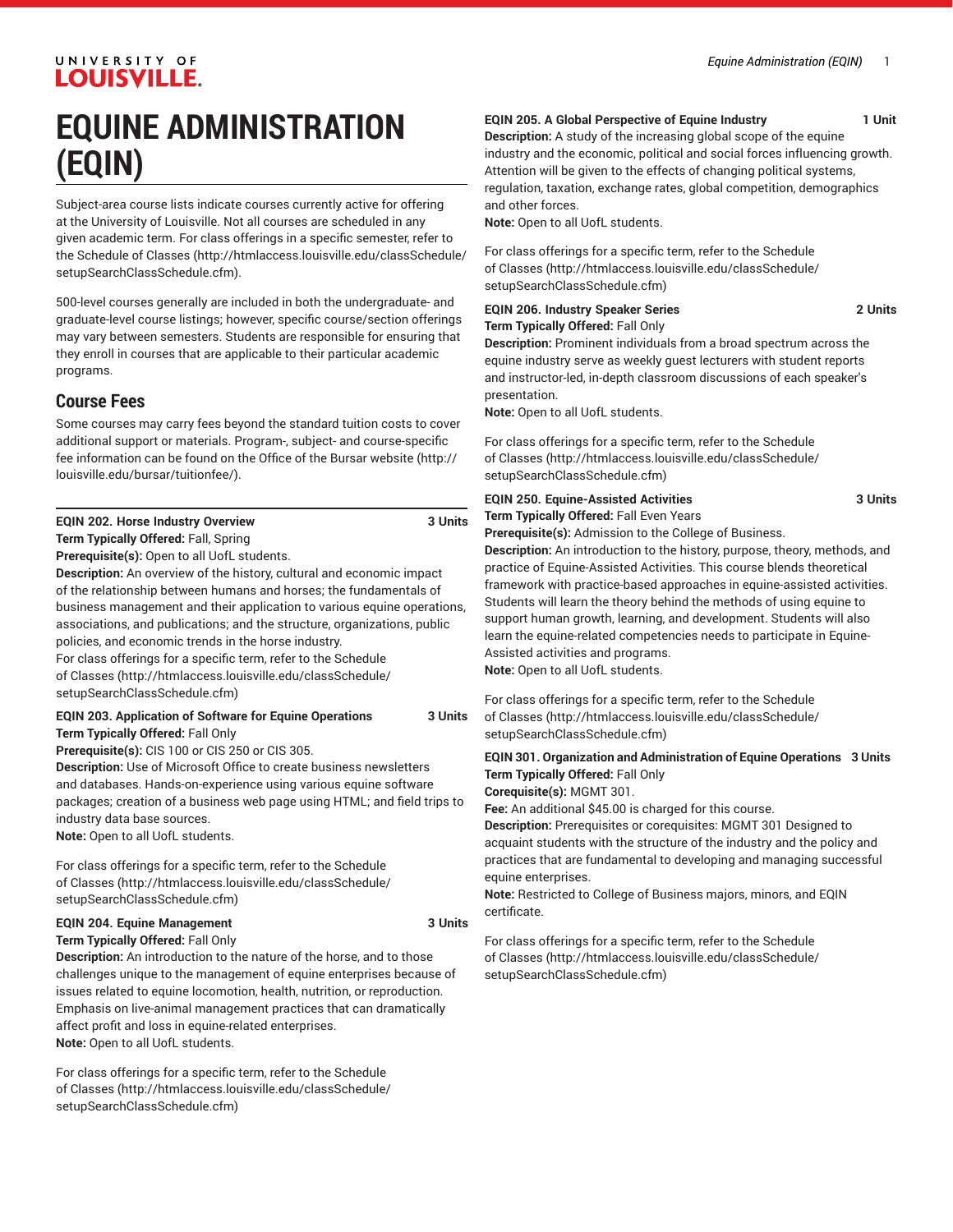**Term Typically Offered:** Fall Only

**Prerequisite(s):** ECON 201, ECON 202.

**Fee:** An additional \$45.00 is charged for this course.

**Description:** An application of economic concepts and tools to the management challenges of equine-oriented firms and how a deeper understanding of economic theory can help in approaches and solutions to problems.

**Note:** Restricted to College of Business majors, minors, and EQIN certificate.

For class offerings for a specific term, refer to the [Schedule](http://htmlaccess.louisville.edu/classSchedule/setupSearchClassSchedule.cfm) [of Classes \(http://htmlaccess.louisville.edu/classSchedule/](http://htmlaccess.louisville.edu/classSchedule/setupSearchClassSchedule.cfm) [setupSearchClassSchedule.cfm\)](http://htmlaccess.louisville.edu/classSchedule/setupSearchClassSchedule.cfm)

### **EQIN 303. Equine Regulatory Law 2 Units**

**Term Typically Offered:** Occasionally Offered

**Fee:** An additional \$45.00 is charged for this course. **Description:** An introduction and review of Equine Regulatory Law in racing jurisdictions throughout the United States; includes the use of

case-law method; general overview of legal system and administrative regulations.

For class offerings for a specific term, refer to the [Schedule](http://htmlaccess.louisville.edu/classSchedule/setupSearchClassSchedule.cfm) [of Classes \(http://htmlaccess.louisville.edu/classSchedule/](http://htmlaccess.louisville.edu/classSchedule/setupSearchClassSchedule.cfm) [setupSearchClassSchedule.cfm\)](http://htmlaccess.louisville.edu/classSchedule/setupSearchClassSchedule.cfm)

### **EQIN 304. Equine Marketing 3 Units**

**Term Typically Offered:** Spring Only

**Prerequisite(s):** MKT 301 (or concurrently).

**Fee:** An additional \$45.00 is charged for this course.

**Description:** Students will be introduced to marketing strategy, planning, budgeting, research, product development, pricing communications, and promotions, with applications to the horse world. Lectures will be supplemented by readings, case scenarios, and guest presentations by industry professionals with marketing experience.

**Note:** Restricted to College of Business majors, minors, and EQIN certificate.

For class offerings for a specific term, refer to the [Schedule](http://htmlaccess.louisville.edu/classSchedule/setupSearchClassSchedule.cfm) [of Classes \(http://htmlaccess.louisville.edu/classSchedule/](http://htmlaccess.louisville.edu/classSchedule/setupSearchClassSchedule.cfm) [setupSearchClassSchedule.cfm\)](http://htmlaccess.louisville.edu/classSchedule/setupSearchClassSchedule.cfm)

# **EQIN 313. Equine Commercial Law 3 Units**

**Term Typically Offered:** Spring Only

**Fee:** An additional \$45.00 is charged for this course.

**Description:** An introduction to the legal aspects of the equine industry, to include an overview of commercial transactions, such as private and public sales of horses and agency law, boarding, breeding and sales contracts, racetrack simulcast import/export contracts, and applications of Uniform Commercial Code to the equine industry.

**Note:** Restricted to College of Business majors, minors, and EQIN certificate.

For class offerings for a specific term, refer to the [Schedule](http://htmlaccess.louisville.edu/classSchedule/setupSearchClassSchedule.cfm) [of Classes \(http://htmlaccess.louisville.edu/classSchedule/](http://htmlaccess.louisville.edu/classSchedule/setupSearchClassSchedule.cfm) [setupSearchClassSchedule.cfm\)](http://htmlaccess.louisville.edu/classSchedule/setupSearchClassSchedule.cfm)

# **EQIN 340. Leadership in Equine Business 3 Units**

**Term Typically Offered:** Fall Only **Prerequisite(s):** Admission to the College of Business. **Fee:** An additional \$45.00 is charged for this course.

**Description:** An introduction to the principles of leadership, focused on the concepts of organizational structure, communication, decision making, and problem solving, including a comprehensive look at leadership practices in the Equine Industry. Basic leadership theory from a multiple-frames approach will be presented. Concepts will be taught and applied through discussion based lectures, small group assignments, and an analysis of case studies. The premise is that students will face leadership responsibilities in their careers, how they analyze situations, form plans, and practice effective communication will determine their success. Upon completion students will be equipped with tools to enact positive change and influence in the equine industry.

**Note:** Restricted to College of Business majors, minors, and EQIN certificate.

For class offerings for a specific term, refer to the [Schedule](http://htmlaccess.louisville.edu/classSchedule/setupSearchClassSchedule.cfm) [of Classes](http://htmlaccess.louisville.edu/classSchedule/setupSearchClassSchedule.cfm) ([http://htmlaccess.louisville.edu/classSchedule/](http://htmlaccess.louisville.edu/classSchedule/setupSearchClassSchedule.cfm) [setupSearchClassSchedule.cfm\)](http://htmlaccess.louisville.edu/classSchedule/setupSearchClassSchedule.cfm)

# **EQIN 360. Equine Regulatory Law & Dispute Resolution 3 Units Prerequisite(s):** EQIN 313.

**Fee:** An additional \$45.00 is charged for this course.

**Description:** An introduction to the multi-level regulatory environment facing the horse industry in the United States, with emphasis on the following areas: Federal Regulation--The Interstate Horseracing Act, the Horse Protection Act, and proposed federal takeover of drug testing in horse racing; State Regulation--Racing Commissions and Animal Protection Laws; Local/Municipal Regulation--Zoning Ordinances; Private Regulation--The Jockey Club, the United States Equestrian Federation, FEI, sales, breed, and discipline associations. The role of the courts and alternative, non-judicial options such as mediation and arbitration in resolving disputes in the equine industry. Emphasis is on practical application of regulatory law through review of real-life case studies and problem-based learning.

For class offerings for a specific term, refer to the [Schedule](http://htmlaccess.louisville.edu/classSchedule/setupSearchClassSchedule.cfm) [of Classes](http://htmlaccess.louisville.edu/classSchedule/setupSearchClassSchedule.cfm) ([http://htmlaccess.louisville.edu/classSchedule/](http://htmlaccess.louisville.edu/classSchedule/setupSearchClassSchedule.cfm) [setupSearchClassSchedule.cfm\)](http://htmlaccess.louisville.edu/classSchedule/setupSearchClassSchedule.cfm)

# **EQIN 396. Zero-Credit Internship-Equine 0 Units Grading Basis:** Pass/Fail **Term Typically Offered:** Spring Only

**Prerequisite(s):** EQIN 202 and EQIN 204, good academic standing, and validation through the Ulmer Career Management Center. **Fee:** An additional \$45.00 is charged for this course.

**Description:** Application to the zero-credit internship program and completion of orientation internship program and completion of orientation processes should be accomplished prior to employment. Students must be Equine Administration majors. A new workplace experience in an approved Equine Administration position which offers a progression of learning in a level appropriate opportunity for practical application of classroom theory and tools. This program is available to students who have received the maximum number of co-op credit hours for their major.

**Note:** This course is restricted and requires permission from the Ulmer Career Management Center.

For class offerings for a specific term, refer to the [Schedule](http://htmlaccess.louisville.edu/classSchedule/setupSearchClassSchedule.cfm) [of Classes](http://htmlaccess.louisville.edu/classSchedule/setupSearchClassSchedule.cfm) ([http://htmlaccess.louisville.edu/classSchedule/](http://htmlaccess.louisville.edu/classSchedule/setupSearchClassSchedule.cfm) [setupSearchClassSchedule.cfm\)](http://htmlaccess.louisville.edu/classSchedule/setupSearchClassSchedule.cfm)

*Equine Administration (EQIN)* 2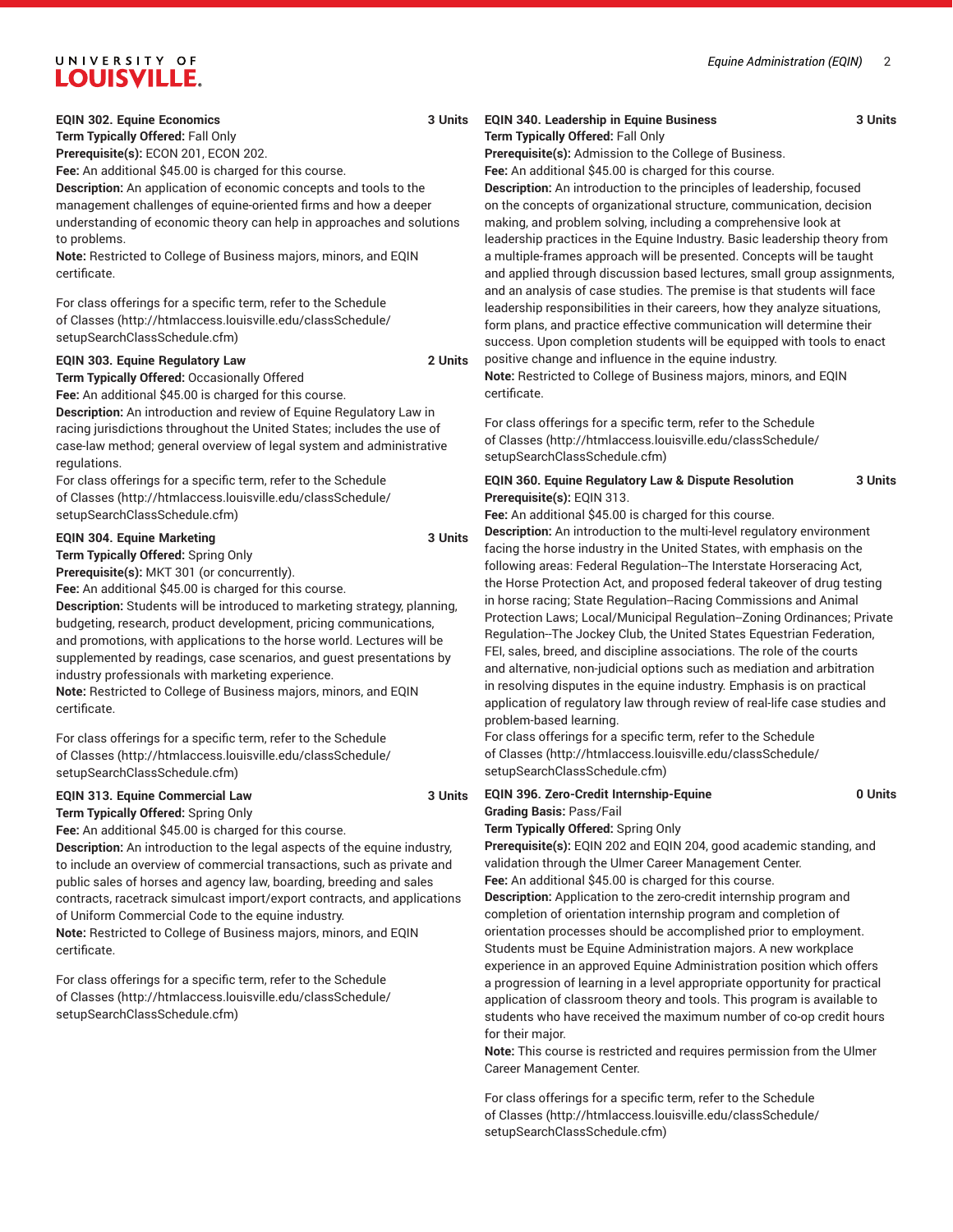# **EQIN 397. Co-op In Equine I 1-3 Units**

**Grading Basis:** Pass/Fail

**Term Typically Offered:** Fall, Spring, Summer

**Prerequisite(s):** EQIN 202, University GPA 2.5 and validation through College of Business Co-op Office, Application to the co-op program and completion of orientation process should be completed prior to employment.

**Description:** Equine majors only. A new workplace experience in an approved Finance position which offers a progression of learning in a level-appropriate opportunity for practical application of classroom theory and tools.

For class offerings for a specific term, refer to the [Schedule](http://htmlaccess.louisville.edu/classSchedule/setupSearchClassSchedule.cfm) [of Classes \(http://htmlaccess.louisville.edu/classSchedule/](http://htmlaccess.louisville.edu/classSchedule/setupSearchClassSchedule.cfm) [setupSearchClassSchedule.cfm\)](http://htmlaccess.louisville.edu/classSchedule/setupSearchClassSchedule.cfm)

# **EQIN 398. Co-op in Equine II 1-3 Units Grading Basis:** Pass/Fail

**Term Typically Offered:** Fall, Spring, Summer

**Prerequisite(s):** EQIN 202; 2.5 university GPA.

**Description:** Approval by Ulmer Career Center. Students must work in a segment of the industry of their choice under a cooperative agreement set up by the university. Both students and employers must agree to the terms of the agreement. A written paper is required on a project undertaken by the student (not a summary of what was observed on the job). Internships are generally taken during the summer unless at a commercial breeding farm when they are taken in the spring semester. For class offerings for a specific term, refer to the [Schedule](http://htmlaccess.louisville.edu/classSchedule/setupSearchClassSchedule.cfm) [of Classes \(http://htmlaccess.louisville.edu/classSchedule/](http://htmlaccess.louisville.edu/classSchedule/setupSearchClassSchedule.cfm) [setupSearchClassSchedule.cfm\)](http://htmlaccess.louisville.edu/classSchedule/setupSearchClassSchedule.cfm)

### **EQIN 399. Co-op in Equine III 3 Units Grading Basis:** Pass/Fail

**Term Typically Offered:** Fall, Spring, Summer

**Prerequisite(s):** Permission of Equine Department.

**Description:** A new or continued workplace experience in an approved Equine position which offers new learning and/or additional responsibilities that continue the student's progression of learning and opportunity for practical application of classroom theory and tools. For class offerings for a specific term, refer to the [Schedule](http://htmlaccess.louisville.edu/classSchedule/setupSearchClassSchedule.cfm) [of Classes \(http://htmlaccess.louisville.edu/classSchedule/](http://htmlaccess.louisville.edu/classSchedule/setupSearchClassSchedule.cfm) [setupSearchClassSchedule.cfm\)](http://htmlaccess.louisville.edu/classSchedule/setupSearchClassSchedule.cfm)

# **EQIN 401. Equine Taxation 3 Units Term Typically Offered:** Fall Only

**Prerequisite(s):** MATH 180.

**Fee:** An additional \$45.00 is charged for this course.

**Description:** The focus will be on Federal income tax laws and their impact on the operations of horse owners and breeders. The "Business v. Hobby" issue will be addressed in depth by analyzing cases applying the nine regulatory factors used by the IRS and the courts to determine the issue. Other topics include: defining "income"; the tax implications of business entity selection, including sole proprietorships, syndicates, partnerships, general and limited partnerships, corporations, limited liability companies, cash and accrual methods of accounting, record keeping, passive losses and material participation, deducting ordinary and necessary business expenses, depreciation and capitalization deductions. Students will apply what they have learned and evaluate tax strategies based on real-world situations and problems. For class offerings for a specific term, refer to the [Schedule](http://htmlaccess.louisville.edu/classSchedule/setupSearchClassSchedule.cfm) [of Classes \(http://htmlaccess.louisville.edu/classSchedule/](http://htmlaccess.louisville.edu/classSchedule/setupSearchClassSchedule.cfm) [setupSearchClassSchedule.cfm\)](http://htmlaccess.louisville.edu/classSchedule/setupSearchClassSchedule.cfm)

# **EQIN 402. Capstone Seminar in Equine Industry Program - CUE 3 Units Term Typically Offered:** Spring Only

**Prerequisite(s):** EQIN 301; EQIN 302 or EQIN 401; EQIN 304; EQIN 403; CLAW 301; MGMT 401 (or concurrently); senior standing.

**Fee:** An additional \$45.00 is charged for this course. **Description:** A senior-level capstone course which integrates the core courses in the program to develop and complete an applied research

project in the equine industry. **Note:** No exceptions will be made on prerequisite courses. **Course Attribute(s):** CUE - This course fulfills the Culminating Undergraduate Experience (CUE) requirement for certain degree programs. CUE courses are advanced-level courses intended for majors with at least 90 earned credits/senior-level status.

For class offerings for a specific term, refer to the [Schedule](http://htmlaccess.louisville.edu/classSchedule/setupSearchClassSchedule.cfm) [of Classes](http://htmlaccess.louisville.edu/classSchedule/setupSearchClassSchedule.cfm) ([http://htmlaccess.louisville.edu/classSchedule/](http://htmlaccess.louisville.edu/classSchedule/setupSearchClassSchedule.cfm) [setupSearchClassSchedule.cfm\)](http://htmlaccess.louisville.edu/classSchedule/setupSearchClassSchedule.cfm)

# **EQIN 403. Equine Financial Management 3 Units Term Typically Offered:** Fall Only

**Prerequisite(s):** FIN 301.

**Fee:** An additional \$45.00 is charged for this course.

**Description:** Applications of analytical techniques to financial decision making in the equine industry for both publicly traded and private entities. Emphasis on Capital Asset Pricing Model, discounted cash flows, IRR, NPV and investment analysis techniques. In depth use of financial calculator and Excel spreadsheets for financial modeling. Review of insurance and risk management in the equine industry. Angel investing, funding for start-up entities, Auction Markets and bidding techniques. Financing considerations in not for profit entities such as the Kentucky Horse Park. The financing and valuation of assets and businesses and financing options are considered in a risk/return framework. **Note:** Cross-listed with FIN 404.

For class offerings for a specific term, refer to the [Schedule](http://htmlaccess.louisville.edu/classSchedule/setupSearchClassSchedule.cfm) [of Classes](http://htmlaccess.louisville.edu/classSchedule/setupSearchClassSchedule.cfm) ([http://htmlaccess.louisville.edu/classSchedule/](http://htmlaccess.louisville.edu/classSchedule/setupSearchClassSchedule.cfm) [setupSearchClassSchedule.cfm\)](http://htmlaccess.louisville.edu/classSchedule/setupSearchClassSchedule.cfm)

# **EQIN 404. Current Equine Issues 3 Units Term Typically Offered:** Spring Only **Prerequisite(s):** Senior standing.

**Fee:** An additional \$45.00 is charged for this course.

**Description:** The purpose of this course is to explore and discuss the current issues of concern within the horse industry, especially those that affect the economic and competitive circumstances of the industry and/ or its public perceptions.

For class offerings for a specific term, refer to the [Schedule](http://htmlaccess.louisville.edu/classSchedule/setupSearchClassSchedule.cfm) [of Classes](http://htmlaccess.louisville.edu/classSchedule/setupSearchClassSchedule.cfm) ([http://htmlaccess.louisville.edu/classSchedule/](http://htmlaccess.louisville.edu/classSchedule/setupSearchClassSchedule.cfm) [setupSearchClassSchedule.cfm\)](http://htmlaccess.louisville.edu/classSchedule/setupSearchClassSchedule.cfm)

# **EQIN 406. Horse Racing and Comparative Gaming Systems 3 Units Prerequisite(s):** FIN 301 and EQIN 302.

**Description:** The study of the economics of casino gaming, lottery stems, and pari-mutuel wagering. Emphasis will be placed on factors affecting wagering and gaming, including product pricing, quality, competition, profits, and marketing strategy.

For class offerings for a specific term, refer to the [Schedule](http://htmlaccess.louisville.edu/classSchedule/setupSearchClassSchedule.cfm) [of Classes](http://htmlaccess.louisville.edu/classSchedule/setupSearchClassSchedule.cfm) ([http://htmlaccess.louisville.edu/classSchedule/](http://htmlaccess.louisville.edu/classSchedule/setupSearchClassSchedule.cfm) [setupSearchClassSchedule.cfm\)](http://htmlaccess.louisville.edu/classSchedule/setupSearchClassSchedule.cfm)